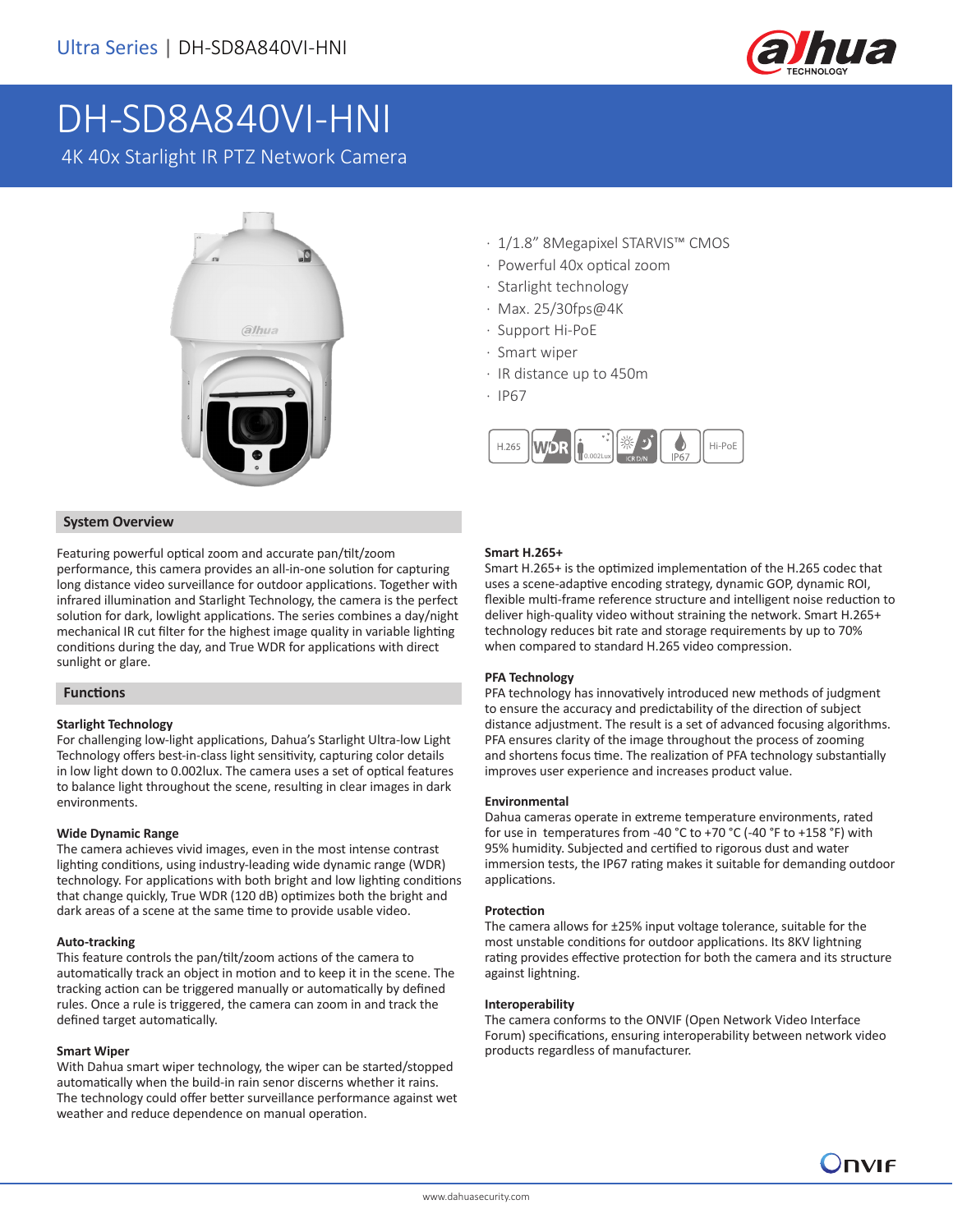# Ultra Series | DH-SD8A840VI-HNI

# **Technical Specification**

### **Camera**

| Image Sensor                    | 1/1.8" STARVIS™ CMOS                                            |  |
|---------------------------------|-----------------------------------------------------------------|--|
| <b>Effective Pixels</b>         | 3840(H) x 2160(V), 8 Megapixels                                 |  |
| <b>Scanning System</b>          | Progressive                                                     |  |
| <b>Electronic Shutter Speed</b> | $1/1s^{\sim}1/30,000s$                                          |  |
| Minimum Illumination            | Color: 0.002Lux@F1.4; B/W: 0.0002Lux@F1.4;<br>0Lux@F1.4 (IR on) |  |
| <b>IR Distance</b>              | Distance up to 450m (1476ft)                                    |  |
| IR On/Off Control               | Auto/Manual                                                     |  |
| <b>IR LEDS</b>                  | 10                                                              |  |
| Smart Wiper                     | Support                                                         |  |
| Lens                            |                                                                 |  |
| Focal Length                    | 5.6mm~223mm                                                     |  |
| Max. Aperture                   | $F1.4^{\sim} F4.8$                                              |  |
| Angle of View                   | H: 63.9° ~ 2.0°; V: 37.3° ~ 1.1°; D: 71.2° ~ 2.3°               |  |
| Optical Zoom                    | 40x                                                             |  |
| <b>Focus Control</b>            | Auto/Manual                                                     |  |
| <b>Iris Control</b>             | Auto/Manual                                                     |  |
| Close Focus Distance            | 100mm~ 1000mm                                                   |  |

#### **DORI Distance**

\*Note: The DORI distance is a "general proximity" of distance which makes it easy to pinpoint the right camera for your needs. The DORI distance is calculated based on sensor specification and lab test result according to EN 62676-4 which defines the criteria for Detect, Observe, Recognize and Identify respectively.

| Detect                      | Observe       |                                                                                                                                      | Recognize    | Identify     |  |  |
|-----------------------------|---------------|--------------------------------------------------------------------------------------------------------------------------------------|--------------|--------------|--|--|
| 4400m(14435ft)              | 1740m(5708ft) |                                                                                                                                      | 880m(2887ft) | 440m(1443ft) |  |  |
| <b>PTZ</b>                  |               |                                                                                                                                      |              |              |  |  |
| Pan/Tilt Range              |               | Pan: 0° ~ 360° endless; Tilt: -30° ~ 90°, auto flip 180°                                                                             |              |              |  |  |
| <b>Manual Control Speed</b> |               | Pan: 0.1° ~240° /s; Tilt: 0.1° ~100° /s                                                                                              |              |              |  |  |
| Preset Speed                |               | Pan: 240° /s; Tilt: 120° /s                                                                                                          |              |              |  |  |
| Presets                     |               | 300                                                                                                                                  |              |              |  |  |
| PTZ Mode                    |               | 5 Pattern, 8 Tour(up to 32 preset per tour), Auto<br>Pan, 5 Auto Scan                                                                |              |              |  |  |
| Speed Setup                 |               | Human-oriented focal Length/ speed adaptation                                                                                        |              |              |  |  |
| Power up Action             |               | Auto restore to previous PTZ and lens status after<br>power failure                                                                  |              |              |  |  |
| <b>Idle Motion</b>          |               | Activate Preset/ Scan/ Tour/ Pattern if there is no<br>command in the specified period                                               |              |              |  |  |
| Protocol                    |               | DH-SD, Pelco-P/D (Auto recognition)                                                                                                  |              |              |  |  |
| Intelligence                |               |                                                                                                                                      |              |              |  |  |
| <b>Event Trigger</b>        |               | Motion detection, Video tampering, Scene<br>changing, Network disconnection, IP address<br>conflict, Illegal Access, Storage anomaly |              |              |  |  |

| <b>Auto Tracking</b>                    | Support                                                                                                                                                                                  |  |
|-----------------------------------------|------------------------------------------------------------------------------------------------------------------------------------------------------------------------------------------|--|
| <b>IVS</b>                              | Tripwire, Intrusion, Abandoned/Missing                                                                                                                                                   |  |
| <b>Advanced Intelligent Functions</b>   | Face Detection, Heat Map                                                                                                                                                                 |  |
| Video                                   |                                                                                                                                                                                          |  |
| Compression                             | H.265+/H.265/H.264+/H.264/MJPEG(Sub Stream)                                                                                                                                              |  |
| <b>Streaming Capability</b>             | 3 Streams                                                                                                                                                                                |  |
| Resolution                              | 4K(3840x2160)/1080P(1920×1080)/1.3M(1280x<br>960)/720P(1280×720)/D1(704×576/704×480)/<br>CIF(352×288/352×240)                                                                            |  |
|                                         | Main stream: 4K(1~25/30fps), 1080P/1.3MP/720P<br>$(1^{\sim}25/30$ fps)                                                                                                                   |  |
| Frame Rate                              | Sub stream1: $D1/CIF(1 ~ 25/30fps)$                                                                                                                                                      |  |
|                                         | Sub stream2: 1080P/1.3M/720P (1 ~ 25/30fps)                                                                                                                                              |  |
| <b>Bit Rate Control</b>                 | CBR/VBR                                                                                                                                                                                  |  |
| <b>Bit Rate</b>                         | H.265/H.264: 512K ~ 8192Kbps                                                                                                                                                             |  |
| Day/Night                               | Auto(ICR) / Color / B/W                                                                                                                                                                  |  |
| <b>Backlight Compensation</b>           | BLC / HLC / WDR(120dB)                                                                                                                                                                   |  |
| <b>White Balance</b>                    | Auto, ATW, Indoor, Outdoor, Manual                                                                                                                                                       |  |
| Gain Control                            | Auto / Manual                                                                                                                                                                            |  |
| Noise Reduction                         | Ultra DNR (2D/3D)                                                                                                                                                                        |  |
| <b>Motion Detection</b>                 | Support                                                                                                                                                                                  |  |
| Region of Interest                      | Support                                                                                                                                                                                  |  |
| Electronic Image Stabilization<br>(EIS) | Support                                                                                                                                                                                  |  |
| <b>Optical Defog</b>                    | Support                                                                                                                                                                                  |  |
| Digital Zoom                            | 16x                                                                                                                                                                                      |  |
| Flip                                    | $180^\circ$                                                                                                                                                                              |  |
| Privacy Masking                         | Up to 24 areas                                                                                                                                                                           |  |
| Audio                                   |                                                                                                                                                                                          |  |
| Compression                             | G.711a/G.711mu/PCM/G.726/AAC/G722.1/G.729/<br>MPEG2-Layer2                                                                                                                               |  |
| <b>Network</b>                          |                                                                                                                                                                                          |  |
| Ethernet                                | RJ-45 (10Base-T/100Base-TX)                                                                                                                                                              |  |
| Protocol                                | IPv4/IPv6, HTTP, HTTPS, SSL, TCP/IP, UDP, UPnP,<br>ICMP, IGMP, SNMPv1/v2c/v3(MIB-2), ARP, RTCP,<br>RTSP, RTP, SMTP, NTP, DHCP, DNS, PPPOE, DDNS,<br>FTP, IP Filter, QoS, Bonjour, 802.1x |  |
| Interoperability                        | ONVIF Profile S&G, API                                                                                                                                                                   |  |
| <b>Streaming Method</b>                 | Unicast / Multicast                                                                                                                                                                      |  |
| Max. User Access                        | 20 users                                                                                                                                                                                 |  |
| <b>Edge Storage</b>                     | NAS (Network Attached Storage), Local PC for<br>instant recording, Micro SD card 256GB                                                                                                   |  |
| Web Viewer                              | IE, Chrome, Firefox, Safari                                                                                                                                                              |  |
| Management Software                     | Smart PSS, DSS, DMSS                                                                                                                                                                     |  |
| Smart Phone                             | IOS, Android                                                                                                                                                                             |  |